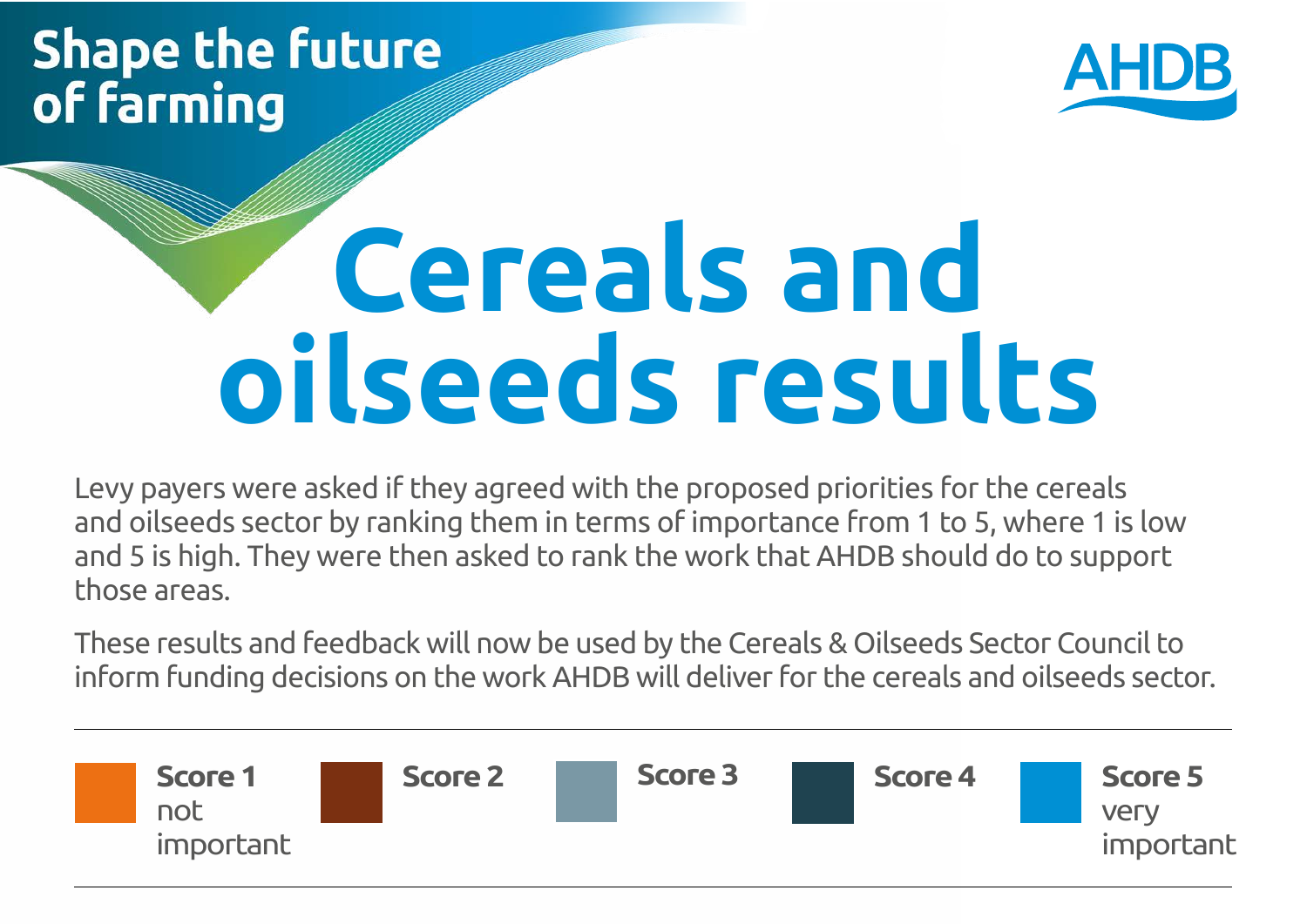## Priority A. **Supporting farmers to remain viable despite changes to farm support, profitability and productivity challenges**



weighted

**Average scores**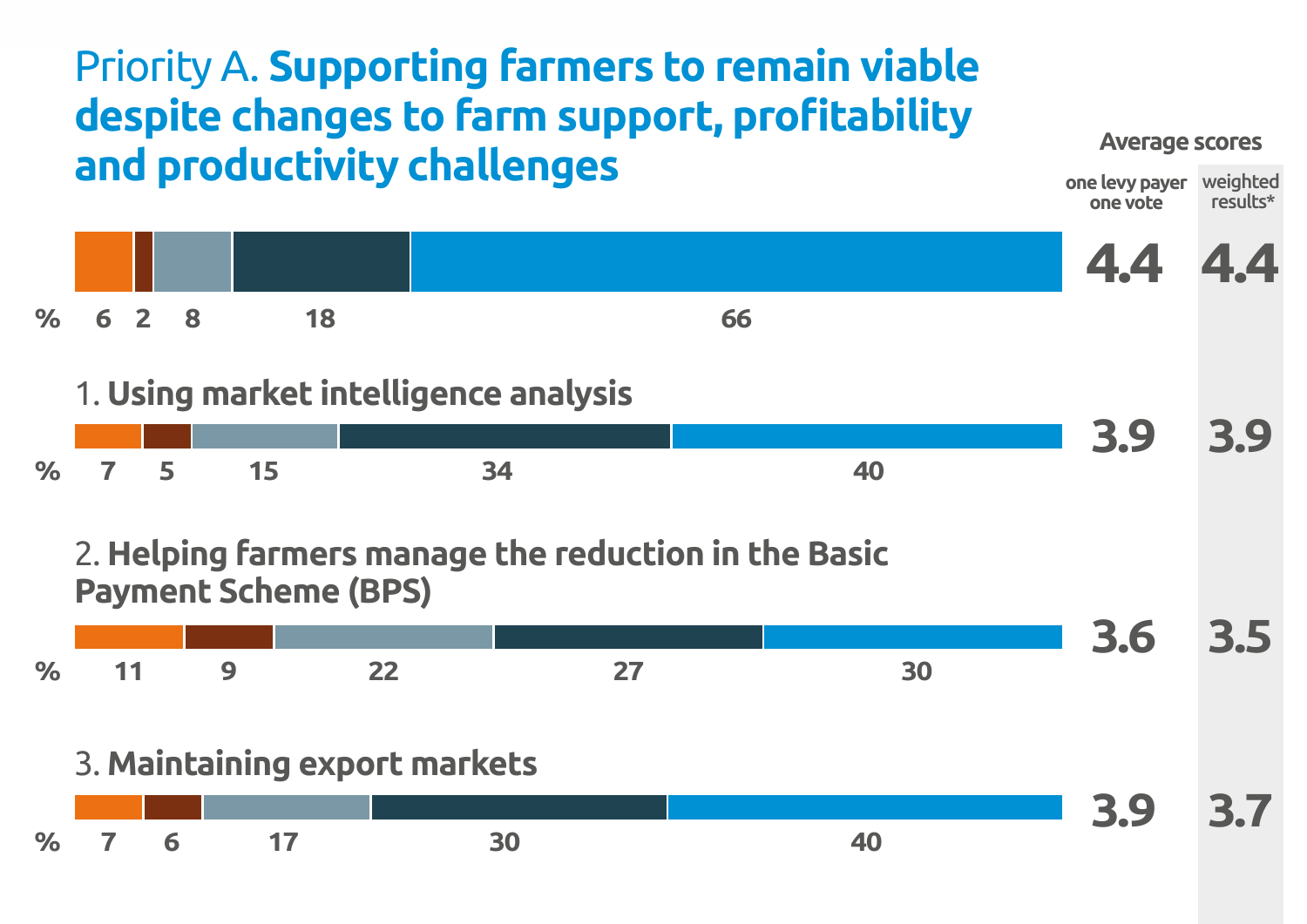

tonnage of grain produced on-farm

#### Priority B. **Tackling pest, weed and disease pressures with less chemistry available, and implement greater integrated pest management (IPM) one levy payer one vote** weighted results\* **Average scores**



#### 1. **Adapting to chemical loss with adoption of IPM practice**



#### 2. **Our Recommended Lists information**



\* Weighted scores are based on tonnage of grain produced on-farm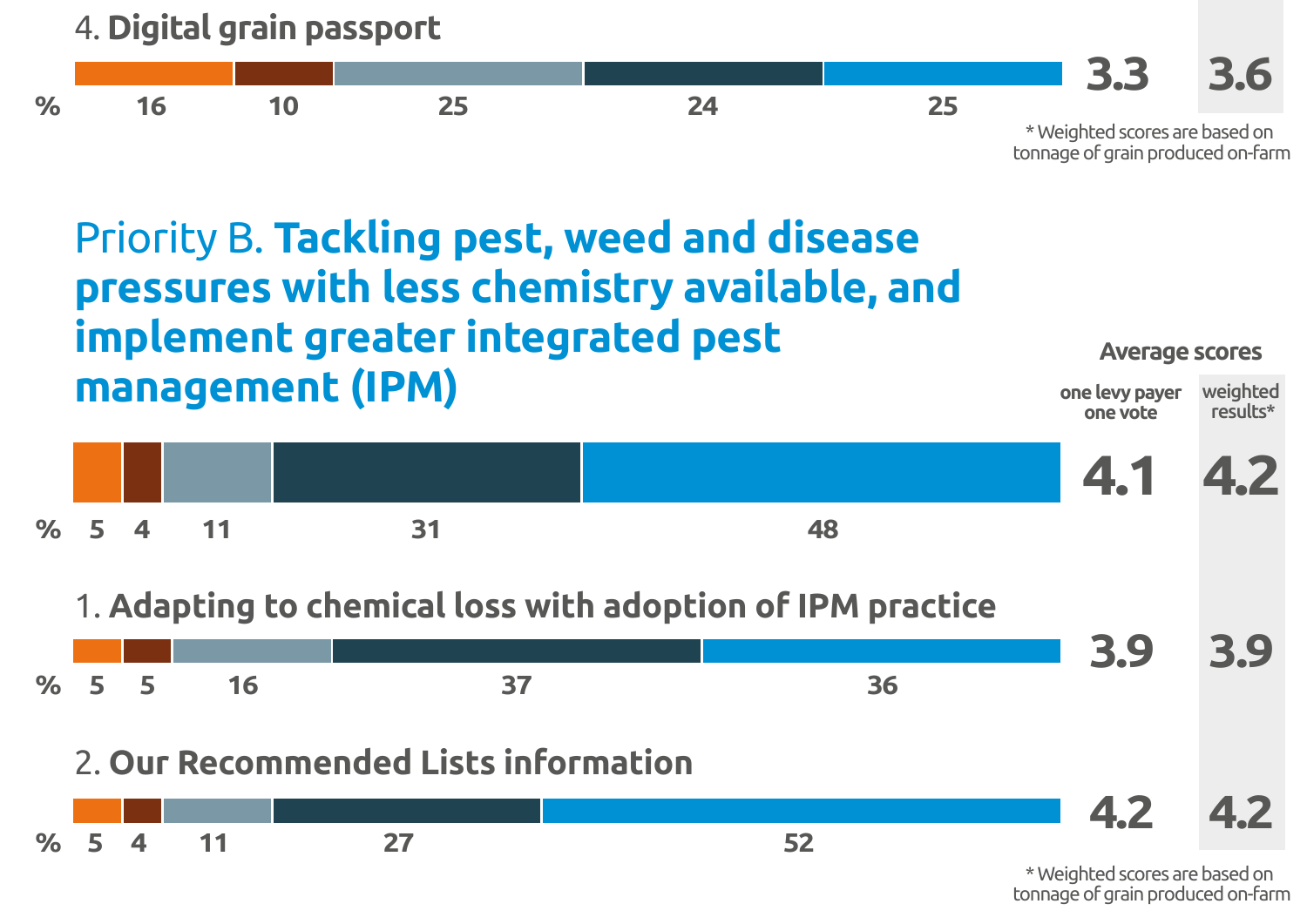

**biodiversity, while maintaining profit margins**

**% 12 13 26 30 19 3.3 3.5**

**one levy payer one vote**

weighted results\*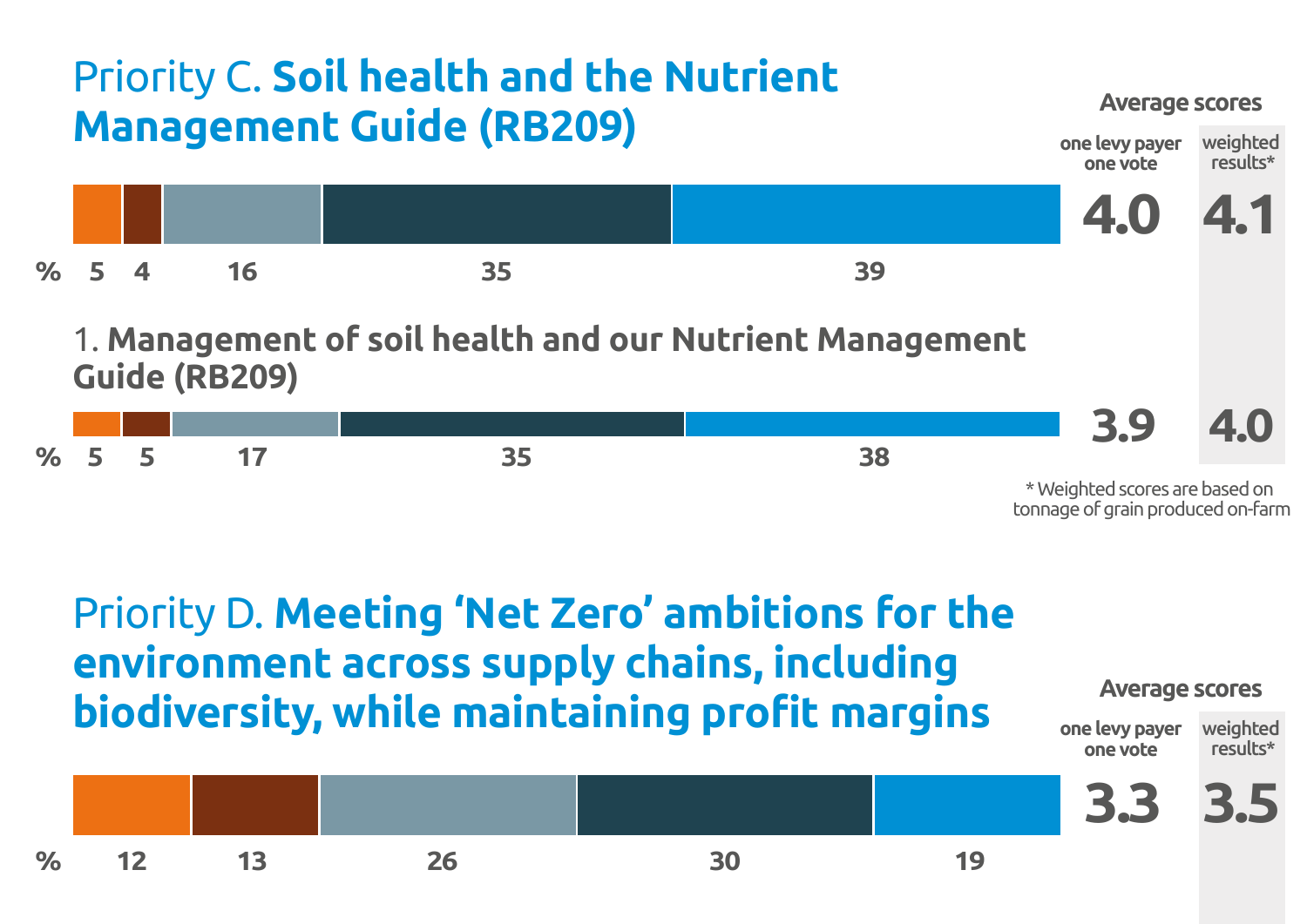1. **Supporting our industry to deliver sustainable change**



## Priority E. **Maintaining our reputation among customers and consumers, and attract skilled staff**



**one levy payer**

**Average scores**

**4.0 4.0**

weighted

1. **Protecting and enhancing the reputation of the industry**



#### 2. **Educating consumers of the future**

**% 7 7 14 29 43**